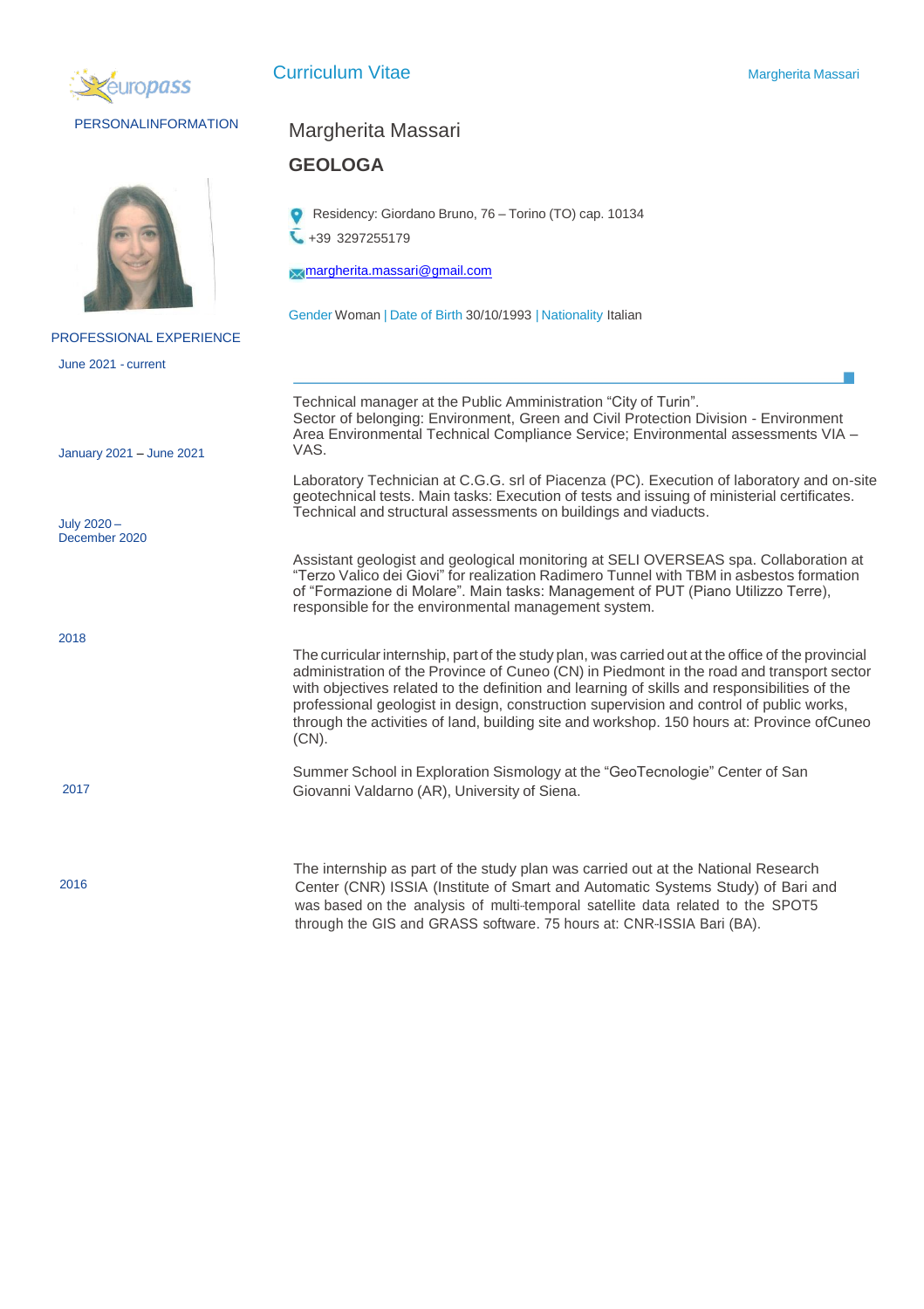| <b>EDUCATION AND TRAINING</b> | Professional qualification to Geologist Sez. A - University of Bari "Aldo Moro"<br><b>Departmentof Earth and Geoenvironmental Sciences</b>                                                                                                                                                                                                                                                                                                                                                                                            |  |  |  |  |  |
|-------------------------------|---------------------------------------------------------------------------------------------------------------------------------------------------------------------------------------------------------------------------------------------------------------------------------------------------------------------------------------------------------------------------------------------------------------------------------------------------------------------------------------------------------------------------------------|--|--|--|--|--|
| 2021                          |                                                                                                                                                                                                                                                                                                                                                                                                                                                                                                                                       |  |  |  |  |  |
| 2018 - 2020                   | Master's Degree awarded on 22/04/2020 University of Turin department of Earth Science<br>LM-74 Degree in Applied Geology in Engineering and Environment<br>Final vote: 110/110<br>Thesis work: Geological and Geomechanical study of Rock Faces of the "Avanza" Quarry<br>(Pierabech, Italy). The project is part of collaboration between the Department of Earth<br>Sciences of the University of Turin and the Autonomous Region of Friuli Venezia Giulia -<br>central Directorate for Environment and Energy, Geological Service. |  |  |  |  |  |
| $2014 - 2017$                 | Bachelor's Degree (3 years) awarded on 17/03/2017, University of Bari "Aldo Moro"<br>Department of Earth and Geoenvironmental Sciences L-34 - Degree in Geological<br><b>Sciences</b><br>Final vote: 99/110<br>Thesis work: Geologic - Structural and Petrographic Analyses of the Mt. Calamita Mining<br>Area (Elba Island)                                                                                                                                                                                                          |  |  |  |  |  |
| 2012                          | Second-level secondary school diploma (5 years) Technological scientific high<br>school "Oreste del Prete" Sava (Ta).<br>Final vote: 87/100                                                                                                                                                                                                                                                                                                                                                                                           |  |  |  |  |  |